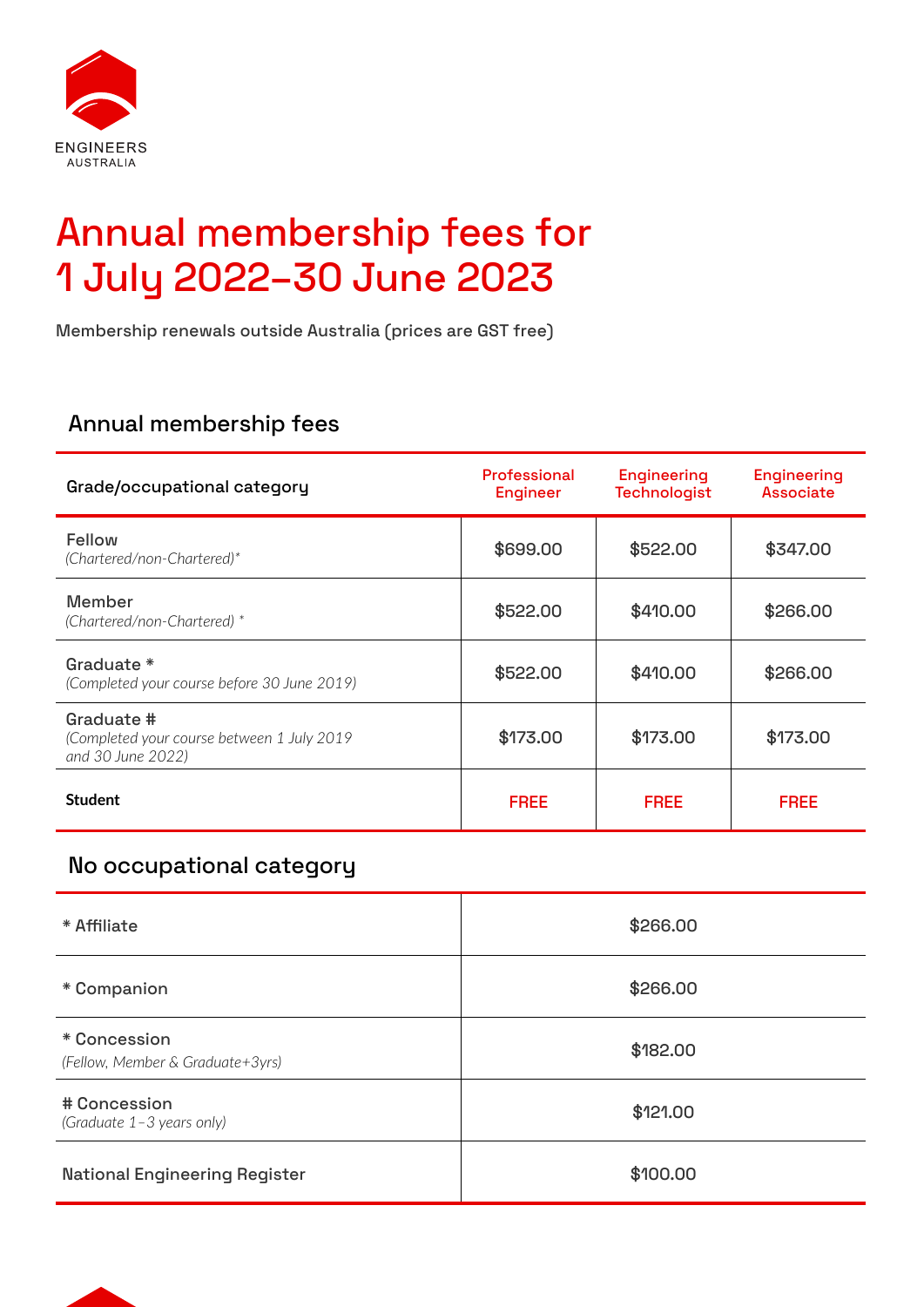

## Common discounts explained

### Membership and Technical Society

Members of Engineers Australia (excluding free students) who join one or more Technical Societies are entitled to a single discount of \$16.50 (includes GST) off their Engineers Australia membership fee\*.

If you are a member of one or more Technical Societies, the discount of \$16.50 has been applied to your membership renewal fee for 2022-23^.

*\* The \$16.50 discount is applied to a Member's standard membership renewal fee. For example, a Chartered member at the grade of Engineering Associate would normally pay \$294.00, however with the discount applied would only be required to pay \$277.50. Discounts are automatically applied to Member's 2022-23 renewals fees.*

*^ The discount is not applicable for Asset Management Council (AMCouncil) and Royal Aeronautical Society Australian Division (RaeS). For further information regarding these two Technical Societies, please contact them directly.*

### Concession and Technical Society

There is a concession rate of \$200.00 (includes GST) available to an Engineers Australia member who is in the Fellow, Member or Graduate (completed before 30 June 2019) and any occupational category who:

- *is over 55, has been a financial member continuously for five years, and has retired from paid, full-time work; or*
- *• is unable to work by reason of unemployment, disability, ill health, pregnancy, parental obligation, participation in full-time postgraduate study directly related to their engineering competencies, temporary severe financial difficulty or other sufficient cause.*

There is a concession rate of \$135.00 (includes GST) available to an Engineers Australia member who is in the Graduate 1–3 Year grade and any occupational category who:

*• is unable to work by reason of unemployment, disability, ill health, pregnancy, parental obligation, participation in full-time postgraduate study directly related to their engineering competencies temporary severe financial difficulty or other sufficient cause.*

If you are a member of one or more Technical Societies, the discount of \$16.50 has been applied to the relevant concession rate.

### IPWEA Member

Members of Engineers Australia (excluding free students) who are also a member of the Institute of Public Works Engineering Australasia (IPWEA) are entitled to a single discount of \$16.50 (includes GST) off their Engineers Australia membership fee\*.

#### If you are a member of IPWEA, the discount of \$16.50 has been applied to your membership renewal fee for 2022-23.

*\* The \$16.50 discount is applied to a Member's standard membership renewal fee. For example, a Chartered member at the grade of Engineering Associate would normally pay \$294.00, however with the discount applied would only be required to pay \$277.50. Discounts are automatically applied to Member's 2022-23 renewals fees.*

### **Conditions**

Each Engineers Australia member is entitled to receive one discount only (Technical Society or IPWEA membership), calculated as the highest-value discount for which the member is eligible.

The Technical Society discount does not apply when the Technical Society membership fee is less than the discount amount.

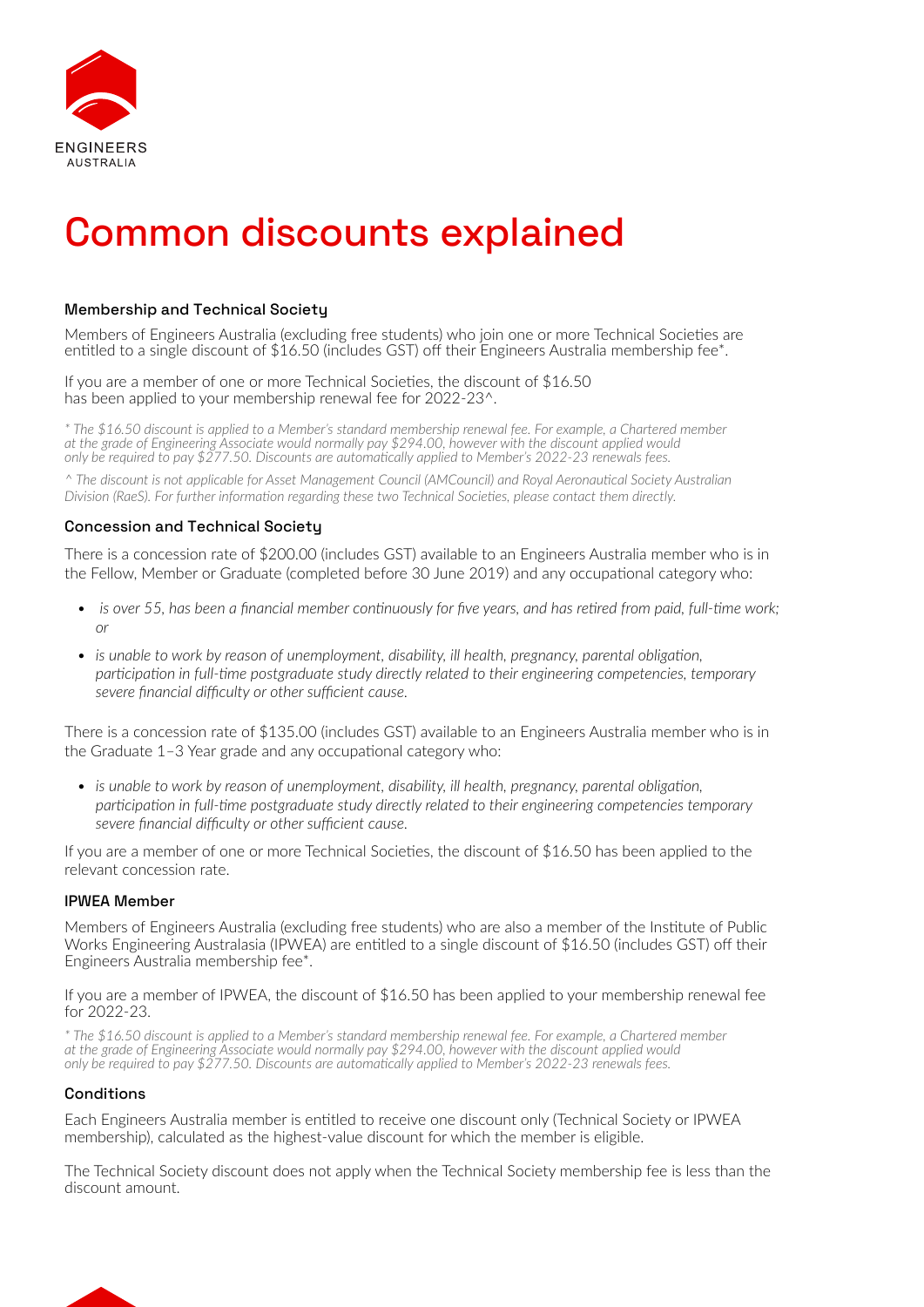

# Annual Membership Fees for 1 July 2021 - 30 June 2022

**Membership renewals outside Australia (prices are GST free)**

| <b>Annual Membership Fees</b>                                                          |                                 |                                           |                                        |  |
|----------------------------------------------------------------------------------------|---------------------------------|-------------------------------------------|----------------------------------------|--|
| <b>Grade/Occupational Category</b>                                                     | Professional<br><b>Engineer</b> | <b>Engineering</b><br><b>Technologist</b> | <b>Engineering</b><br><b>Associate</b> |  |
| <b>Fellow</b><br>(Chartered/non-Chartered)*                                            | \$699.00                        | \$522.00                                  | \$347.00                               |  |
| <b>Member</b><br>(Chartered/non-Chartered) *                                           | \$522.00                        | \$410.00                                  | \$266.00                               |  |
| Graduate <sup>*</sup><br>(Completed your course before 30 June 2018)                   | \$522.00                        | \$410.00                                  | \$266.00                               |  |
| Graduate #<br>(Completed your course between 1 July 2018<br>and 30 June 2020)          | \$173.00                        | \$173.00                                  | \$173.00                               |  |
| <b>New Graduate</b><br>(Completed your course between 1 July 2020<br>and 30 June 2021) | \$92.00                         | \$92.00                                   | \$92.00                                |  |
| <b>Student</b>                                                                         | <b>FREE</b>                     | <b>FREE</b>                               | <b>FREE</b>                            |  |
| <b>No Occupational Category</b>                                                        |                                 |                                           |                                        |  |
| * Affiliate                                                                            | \$266.00                        |                                           |                                        |  |
| * Companion                                                                            | \$266.00                        |                                           |                                        |  |
| * Concession<br>(Fellow, Member & Graduate+3yrs)                                       | \$182.00                        |                                           |                                        |  |
| # Concession<br>(Graduate 2nd & 3rd years only)                                        | \$121.00                        |                                           |                                        |  |
| <b>National Engineering Register</b>                                                   | \$99.00                         |                                           |                                        |  |